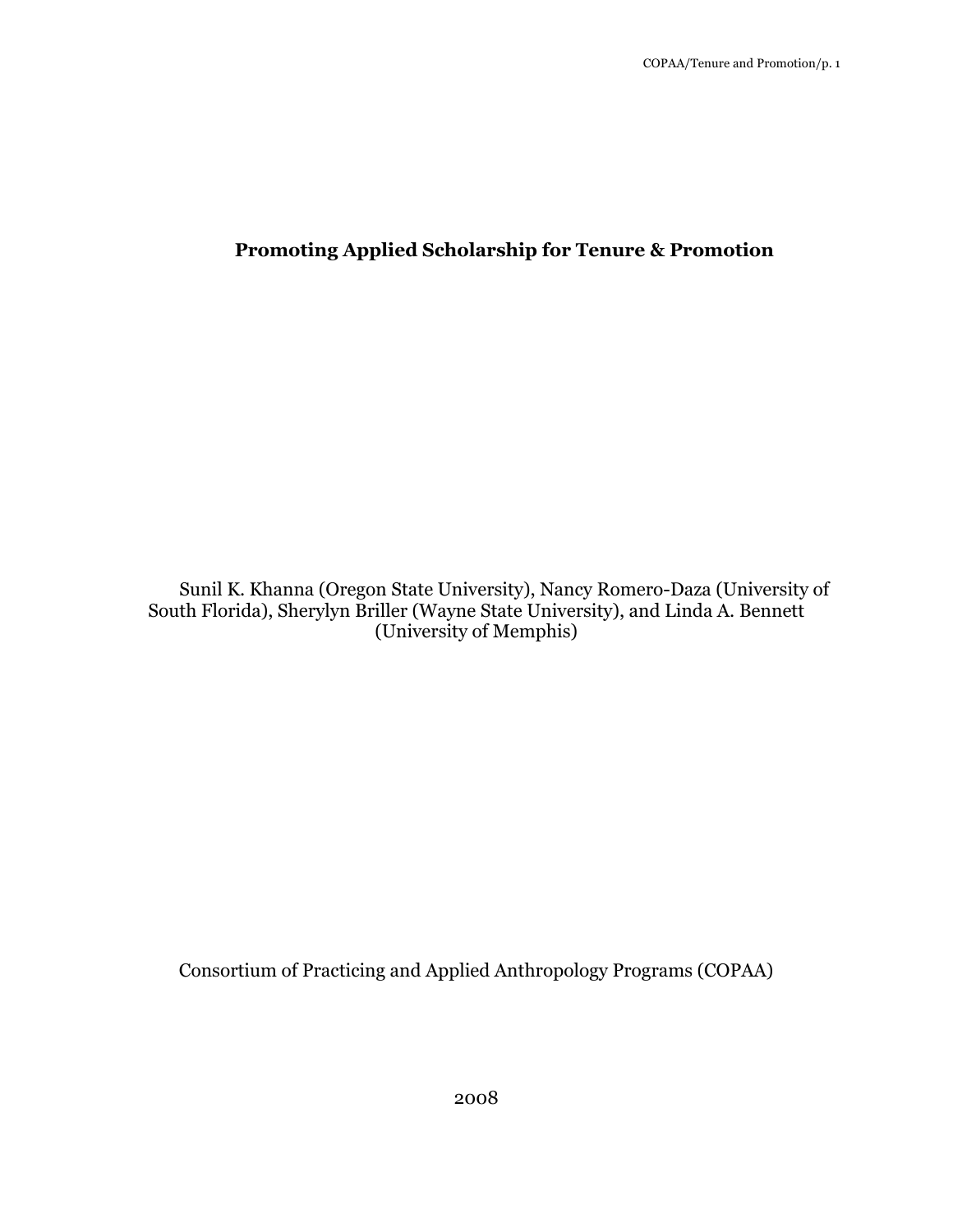## **Executive Summary**

Over the past three decades at least fifteen colleges or universities have implemented new programs or foci in applied anthropology, and many others have integrated applied curricula into their existing programs. These changes unmistakably represent a growing trend in the academy toward embracing applied anthropology. At the same time, these changes have had relatively little impact on tenure and promotion. Many institutions continue to conform to traditional criteria for evaluating teaching, scholarship, and service. Often these evaluation criteria do not take into account the multiple types and forms of applied scholarship. Instead, applied work is often lumped in the category of "service," thus denying applied anthropologists scholarly recognition for their engagement with communities and agencies.

Since 2003 the Consortium of Practicing and Applied Anthropology Programs (COPAA) has been actively involved in responding to tenure and promotion concerns. The Consortium has made concerted efforts to demystify the tenure and promotion process. Its key goals have been (1) to develop meaningful ways of defining, documenting, evaluating, and promoting diverse forms of applied scholarship and (2) to raise awareness and recognition for applied work among department chairs, deans, and members of tenure and promotion committees.

COPAA members have addressed these concerns through five organized sessions at the annual meetings of the Society for Applied Anthropology (SfAA), and through numerous formal and informal exchanges. Resulting recommendations are:

- 1. *Documenting and Promoting Applied Scholarship*: Applied anthropologists should carefully familiarize themselves with tenure and promotion requirements and understand how different kinds of scholarly work are evaluated and valued in their departments and institutions. They should rigorously document their applied or contractual work and its peer evaluation at various levels and actively engage in promoting their work among peers at various levels in their academic institution.
- 2. *Mentoring Applied Anthropologists*: The tenure and promotion committee and department chair should work with the candidate in creating a compelling narrative of the candidate's record of scholarship. Chairs and deans should consider an approach that recognizes and rewards alternative forms of publication, dissemination, and impact of applied work. The publically relevant research and scholarly activities should be given equal weight in the tenure and promotion evaluation.
- 3. *Evaluating Applied Scholarship*: Department chairs and deans should promote applied scholarship by emphasizing its recognition, relevance, and impact in the academic and public arenas. By advancing the recognition of applied scholarship, one can make a strong case for applied anthropology across the institution. Department chairs should consider rewarding scholarly activities that go beyond writing papers and that have more direct impact in the real world. Chairs should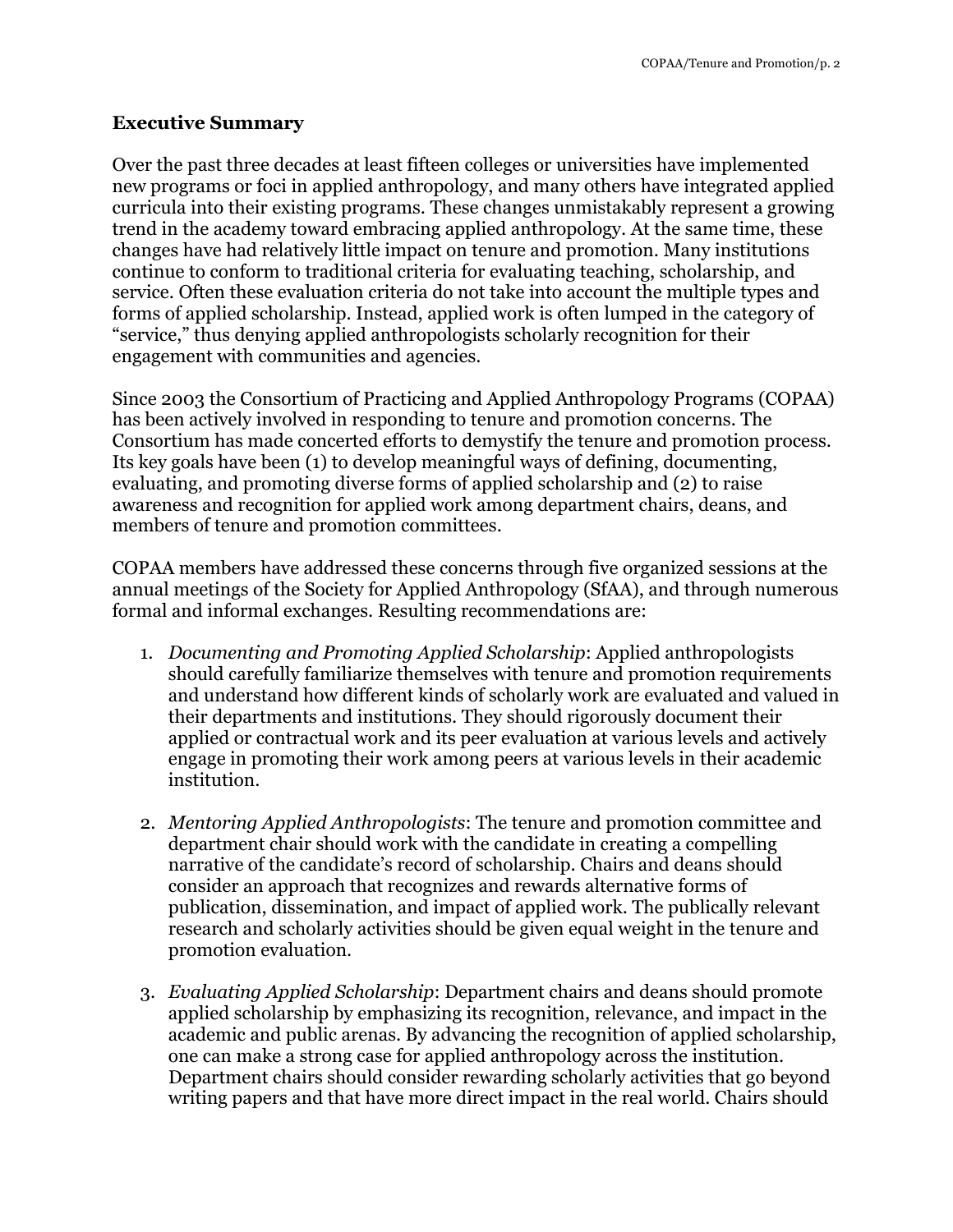carefully consider matching the area of the candidate's applied work with that of external reviewers, without compromising the rigor and integrity of the external review process.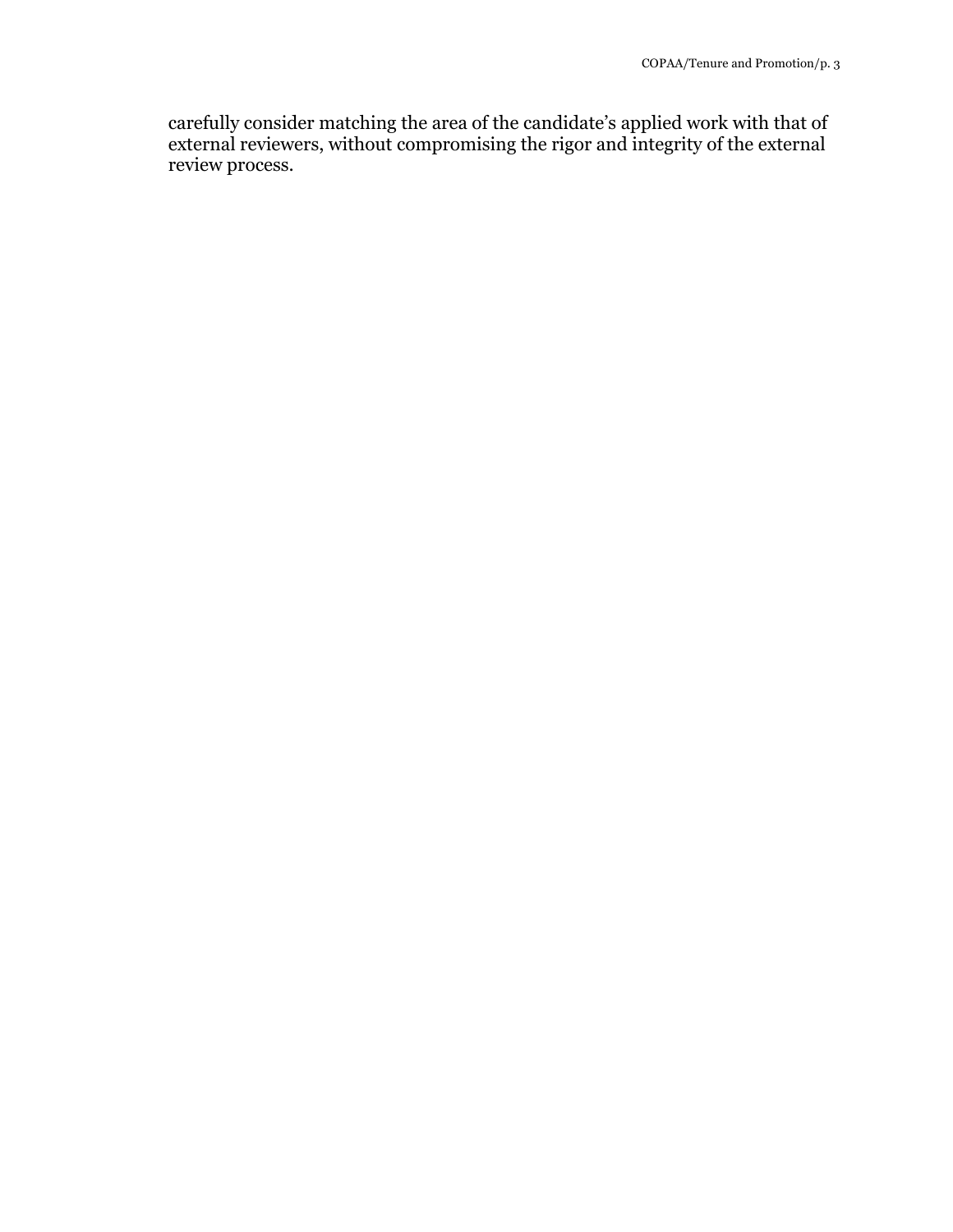#### **Introduction**

The ongoing process of redefining and reorienting anthropology's goals and relevance has been instrumental in bringing about programmatic and curricular changes in undergraduate and graduate programs in the discipline. Over the past three decades at least fifteen colleges or universities have implemented new programs or foci in applied anthropology, and many others have integrated applied curricula into their existing programs. These changes unmistakably represent a growing trend in the academy toward embracing applied anthropology. The development of applied undergraduate, masters, and doctoral programs has been critical in preparing students for the plethora of careers available to practicing and applied anthropologists outside of full-time academic positions.

While these are exciting and hopeful developments for the discipline of anthropology, so far these changes have had relatively little impact on tenure and promotion requirements for applied anthropologists employed in universities and colleges. Although the tenure and promotion requirements and processes vary widely across academic institutions, for the most part they continue to conform to the traditional criteria for evaluating teaching, scholarship, and service. In general, the criteria for evaluating scholarship use the disciplinary culture and conventions established at a time when applied research/work was considered marginal to the enterprise of anthropology in academic departments.

Following these traditional conventions for tenure and promotion purposes, applied anthropologists are advised to publish in a select group of peer-reviewed journals sometimes at the exclusion of engaging in contractual agency work or of writing reports for government or non-government organizations. Such a system does not take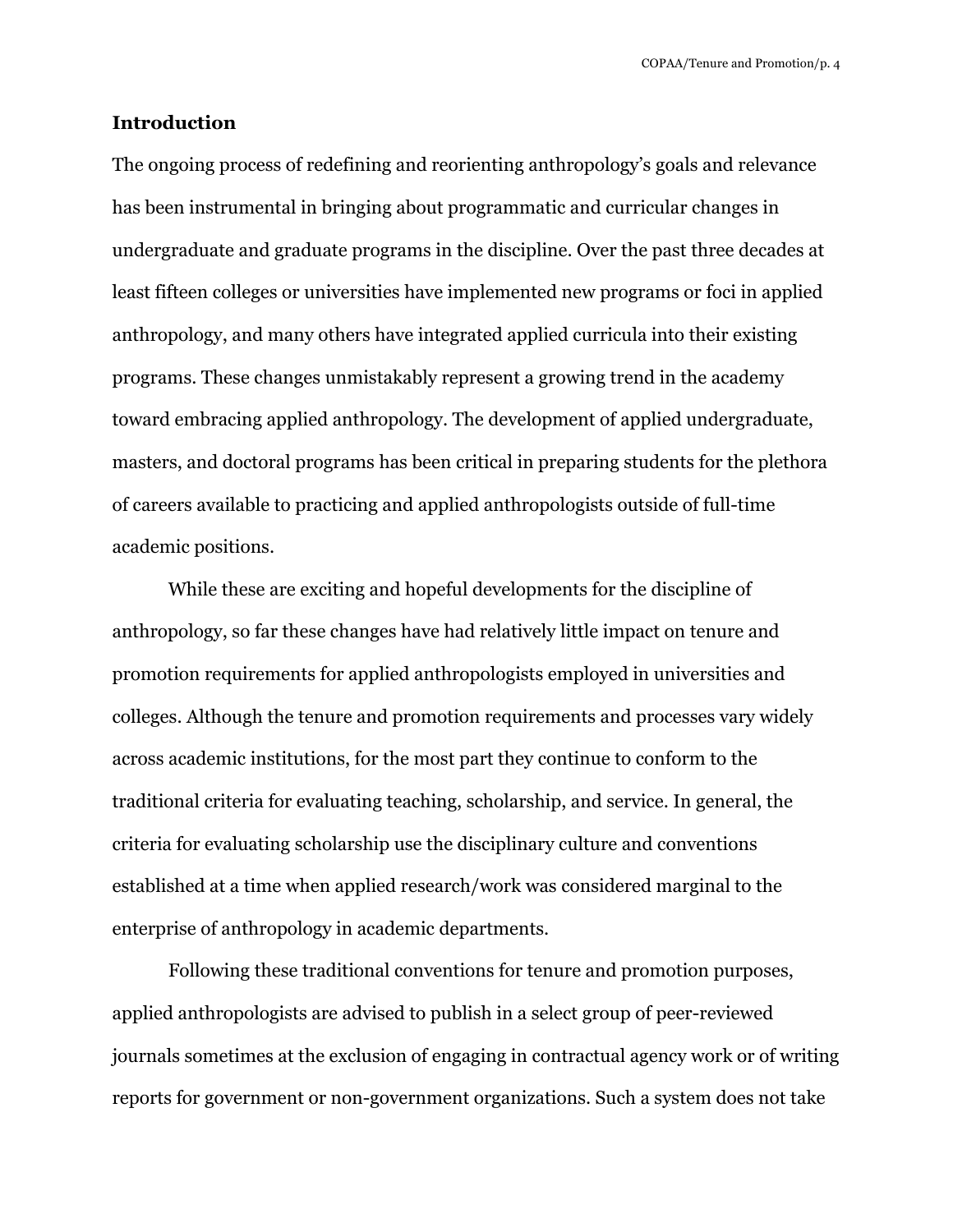into account the multiple types and forms of applied scholarship. Instead, applied work is often lumped in the category of "service," thus denying applied anthropologists a much deserved scholarly recognition for their engagement with communities and agencies. Such a traditional academic mind-set that excludes applied scholarship or labels it as "service" can potentially impede the growth of applied anthropology within the academy and in the long run may lead to a restricted involvement of applied anthropologists in community or agency engagement projects. Most importantly, this stance does a major disservice to students as they prepare to work as anthropologists in the multiplicity of career options awaiting them.

Notwithstanding the debate in the academy on the value of applied scholarship, the current state of our discipline can be best described as optimistically and enthusiastically oriented toward the application of anthropological knowledge to human affairs. Anthropology in the 21st century is poised to play a leading role in developing, implementing, and evaluating community programs, formulating and critiquing policy, and developing sustainable models of community change. In this time of increasing opportunities and demands for applied anthropological knowledge, one is struck by the gap between the traditional tenure and promotion criteria for evaluating applied scholarship and the relevance of the work of applied anthropologists in the larger world. Applied anthropologists undergoing tenure and promotion find themselves at a crossroads and are forced to make difficult choices between their research interests and commitments to applied work and the need to be successful in securing tenure and promotion at their academic institutions.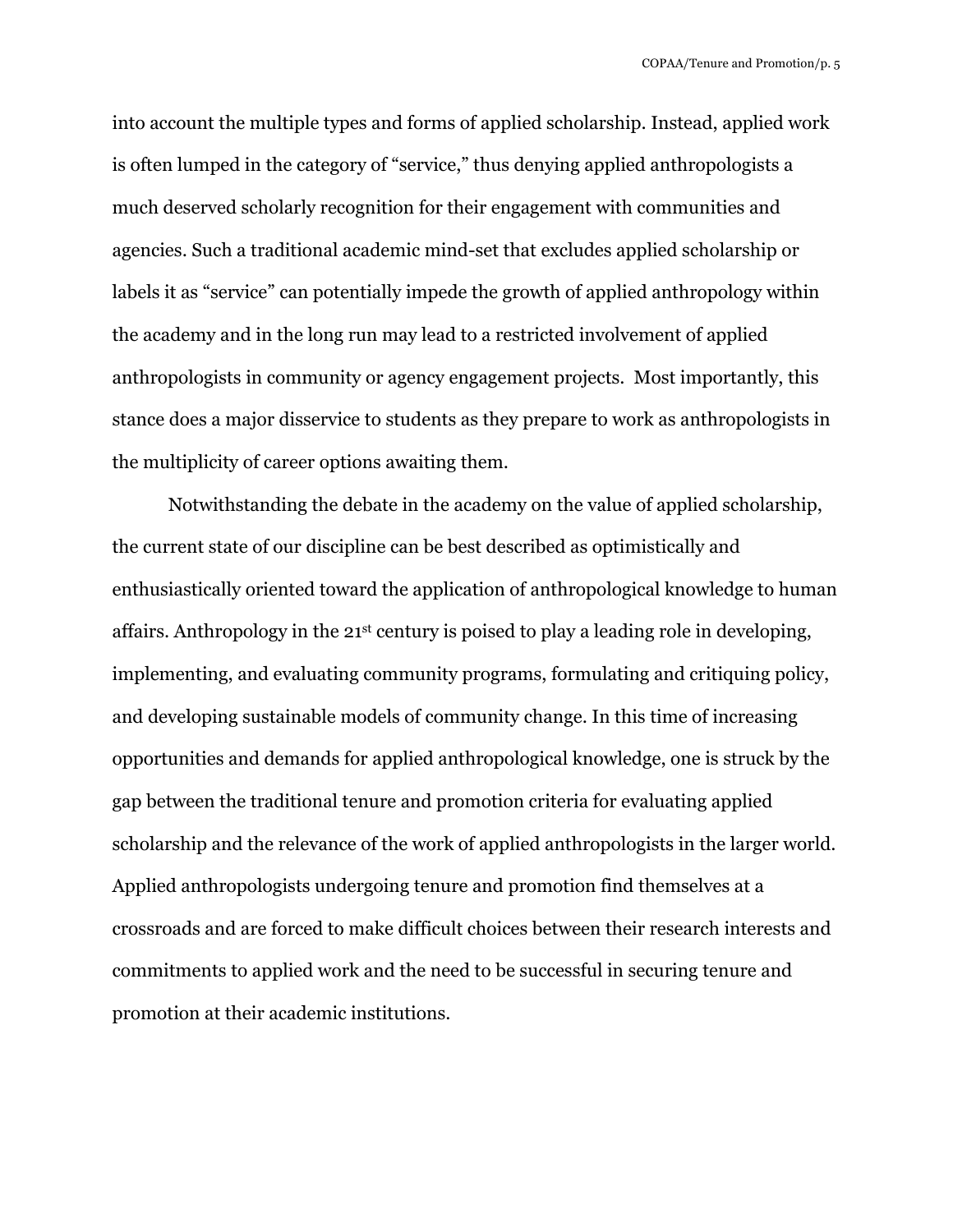### **Consortium of Practicing and Applied Anthropology Programs (COPAA)**

Since 2003 the Consortium of Practicing and Applied Anthropology Programs (COPAA) has been actively involved in responding to the tenure and promotion concerns raised by applied anthropologists. The consortium has made concerted efforts aimed at demystifying the tenure and promotion process, especially for applied anthropologists. The key goals of these efforts have been to develop meaningful ways of defining, documenting, evaluating, and promoting diverse forms of applied scholarship in the context of tenure and promotion, and of raising awareness and recognition for applied work among department chairs, deans, and members of tenure and promotion committees. COPAA feels a strong need to address this issue and to draw a clear distinction between "applied scholarship" and "service." COPAA's efforts in this regard are especially relevant in the current state of applied anthropology, when it is poised to take a leading role in responding to calls for application of anthropological skills and knowledge in public domains.

COPAA's efforts have so far resulted in five organized sessions at the annual meetings of the Society for Applied Anthropology (SfAA), and in numerous formal and informal exchanges among colleagues. The first session, organized in 2003, focused on the university reward systems for applied anthropologists and addressed the range of tenure processes represented by COPAA departmental members. The second session, organized in 2005, examined such issues as defining applied scholarship and explored the distinction among conventional, applied, and engaged scholarship as they are applied to the tenure and promotion process. The third session, organized in 2006, examined different models used by applied anthropologists for documenting applied and engaged scholarship in their professional dossiers. The fourth session, organized in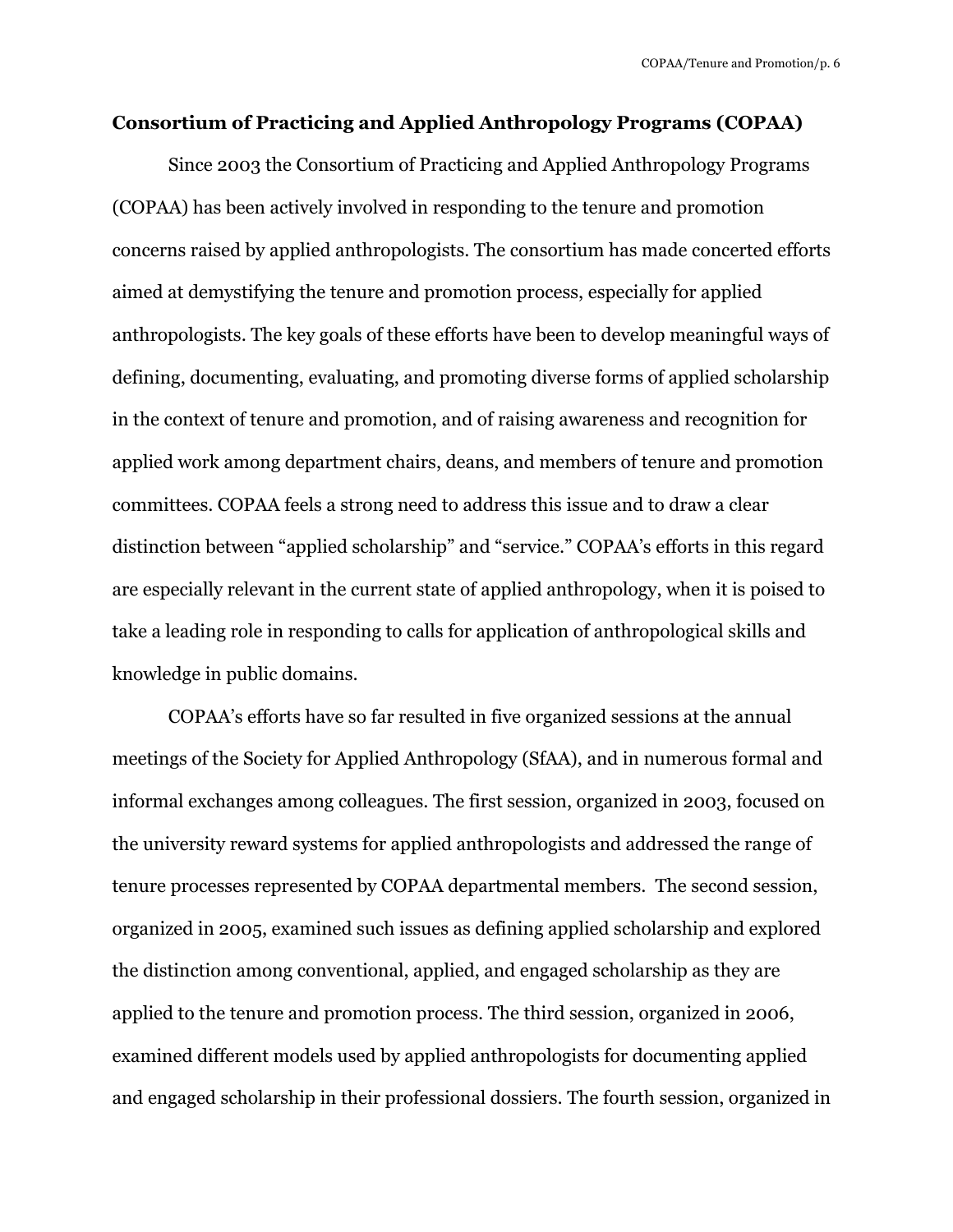2007, brought together academics experienced in the tenure and promotion decisionmaking process, including department chairs, deans, and members of tenure and promotion committees, to discuss strategies to showcase applied and engaged scholarship. The fifth session, organized in 2008, revisited the tenure and promotion process and deliberated on recommendations for showcasing applied and engaged scholarship in a candidate's dossier.

In this short note, we report and discuss the key issues raised during panel deliberations in the context of the ongoing discussion on the position and scope of applied scholarship in decisions surrounding tenure and promotion. The following narrative is comprehensive to the extent that it represents our views and of those who participated in the panel discussions. However, in its current form, the narrative should be neither considered a comprehensive statement on all tenure and promotion issues nor a policy recommendation for individual departments. Instead, we want to initiate a debate among fellow anthropologists engaged in various facets of applied scholarship. We have grouped the issues raised in our discussions, particularly as they relate to tenure and promotion of applied anthropologists, in the following overlapping themes.

## **A. Documenting and Promoting Applied Scholarship**

Tenure and promotion requirements vary considerably across departments and institutions. Moreover, the requirements often go through changes that redefine the tenure and promotion process and what is expected of faculty members to succeed. *Applied anthropologists should familiarize themselves with these requirements and learn how different kinds of scholarly work are evaluated and valued in their departments and institutions*. Applied anthropologists holding less traditional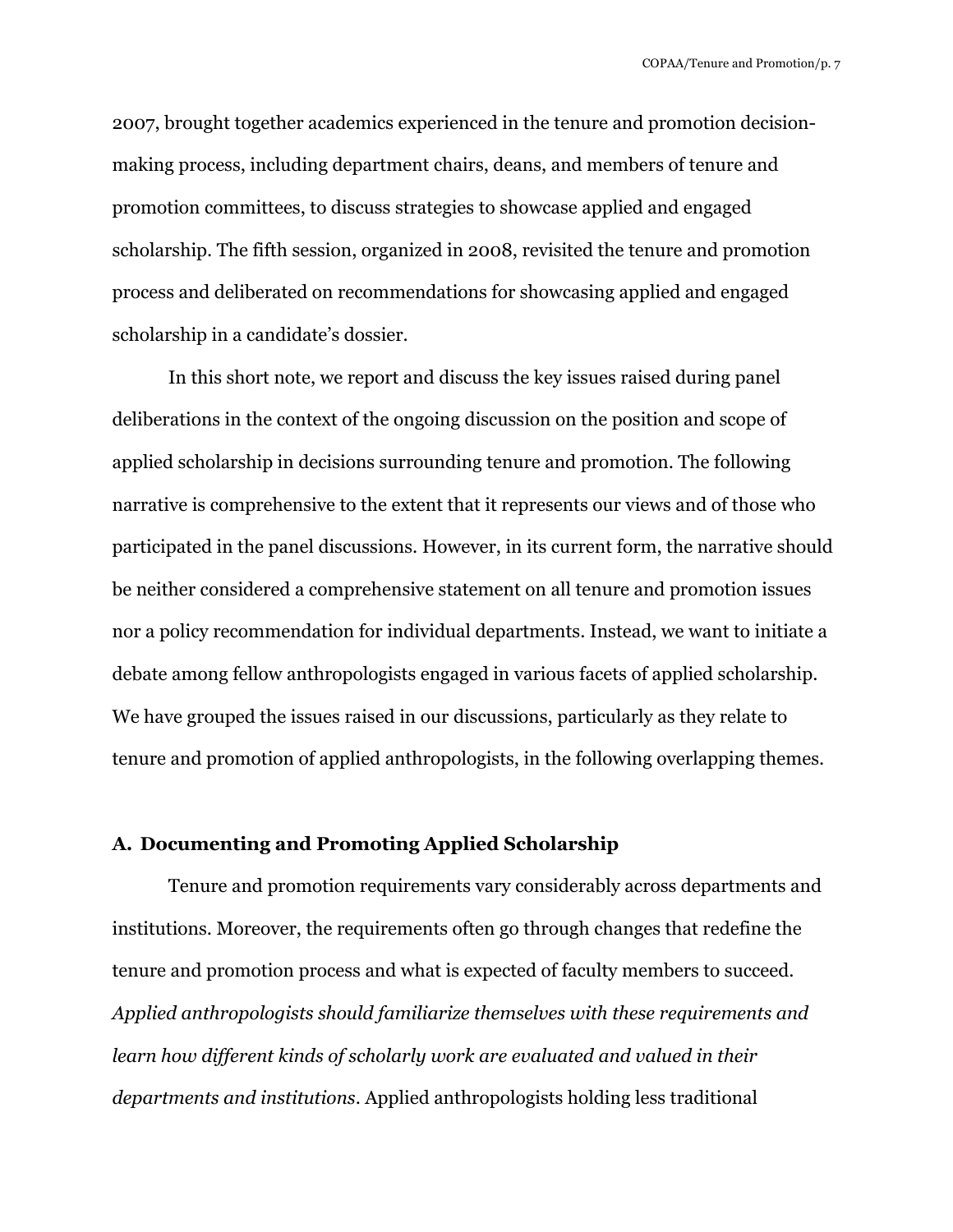appointments involving teaching, services, research, and contractual work with outside agencies should clarify expectations for achieving tenure and promotion in the early stages of their tenure.

Notwithstanding their affiliation with academic institutions and their teaching and service responsibilities, most applied anthropologists actively engage in community-level projects or agency work. The outcomes, mostly in the form of reports submitted to the host/funding agency, are often rigorously peer-reviewed at various levels both within and outside the agency. From the perspective of traditional tenure and promotion requirements, such outcomes of applied scholarship are recognized only when the anthropologists are able to transform their work into peer-reviewed journal articles. Although applied anthropologists can be mentored to turn their work into publications, it is important to recognize that such demands can be problematic especially when contracting requirements prohibit transformation of agency reports into peer-reviewed journal articles or monographs. Under these circumstances, *applied anthropologists should consider rigorously documenting their contractual work and its peer evaluation at various levels.* Such documentation should clearly highlight the contribution of the anthropologist, the use of anthropological principles, methods, and analytical perspectives, and the dissemination and impact of the work in relevant areas. This latter point is of special importance given that technical reports and similar documents usually have a wide readership that often equals and even surpasses that of articles published in specialized journals. Likewise, under traditional tenure and promotion guidelines, single-author articles are afforded more weight than multipleauthor ones. However, the realities of applied work in which anthropologists work closely with multi-disciplinary teams and with community-based practitioners, often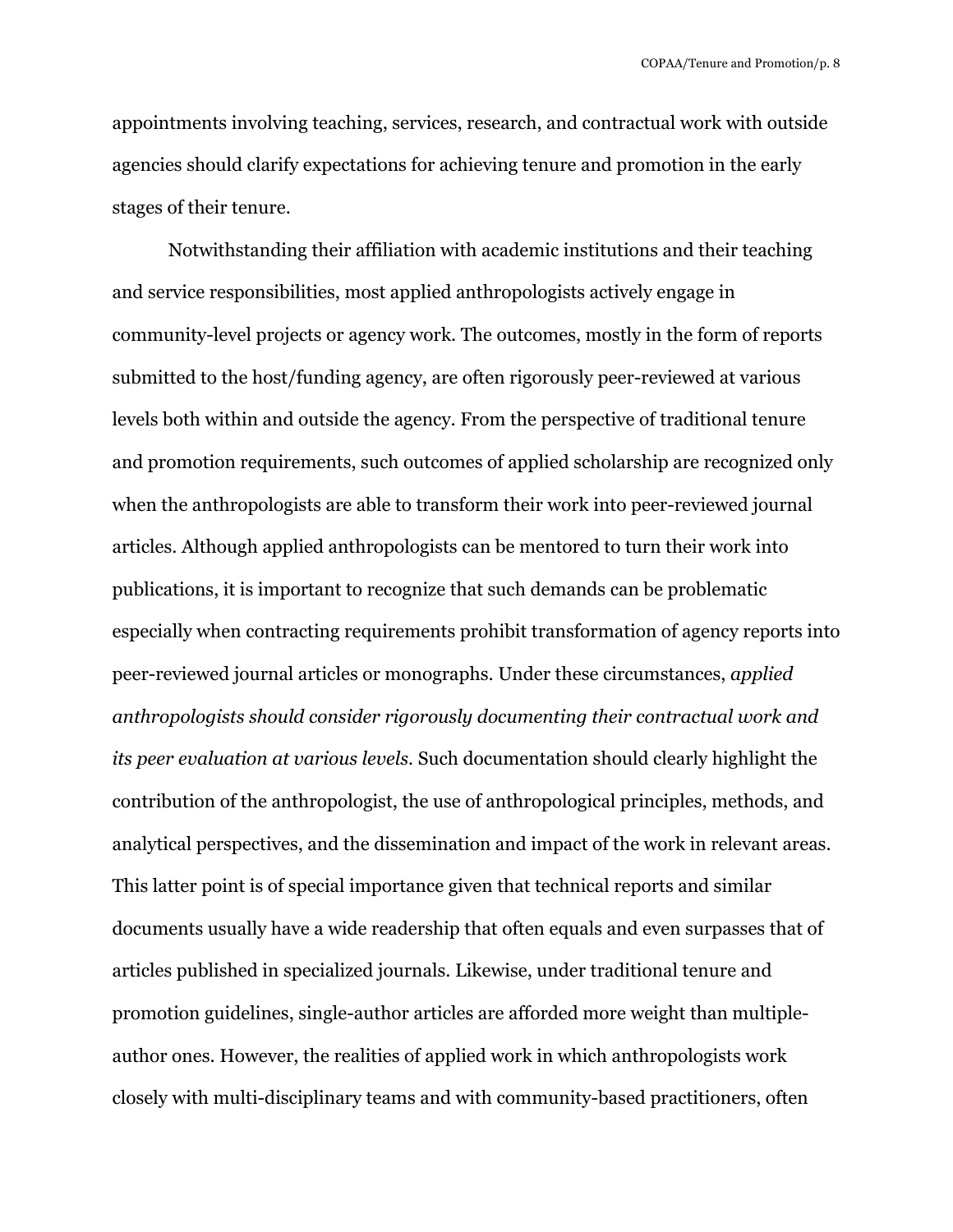require –logistically and ethically- the inclusion of multiple parties in the dissemination of results. The narrative should clearly state the "deliverables" of applied work.

Typically, the tenure and promotion process involves rigorous peer-review at the level of the department, college, and university. *Applied anthropologists should learn to promote their work and educate their peers at various levels in their academic institution.* What is acceptable and highly valued within one's home department may be not well understood at the college level. Therefore applied anthropologists should develop a narrative promoting the scholarship in such as way that it addresses the concerns of their non-anthropologists peers. In addition, in their support letters to college and university level tenure and promotion committees, department chairs should clearly address the relevance of applied work to the discipline.

#### **B. Mentoring Applied Anthropologists**

Senior faculty and department chairs play a crucial role in mentoring applied anthropologists. They should provide clear guidance regarding "making a game plan" for disseminating applied work. The mentorship should include regular annual evaluation of the candidate. *The tenure and promotion committee and department chair should work with the candidate in creating a compelling narrative of the candidate's record of scholarship.* They should convincingly argue for scholarly attributes, other than journal publications, that also must be considered in determining broader impact of the candidate's work for the field. Department peers can help the candidate in developing and promoting a total package of scholarship.

The tenure and promotion requirements should reflect a nuanced understanding of applied scholarship, requiring appropriate documentation and evaluation of the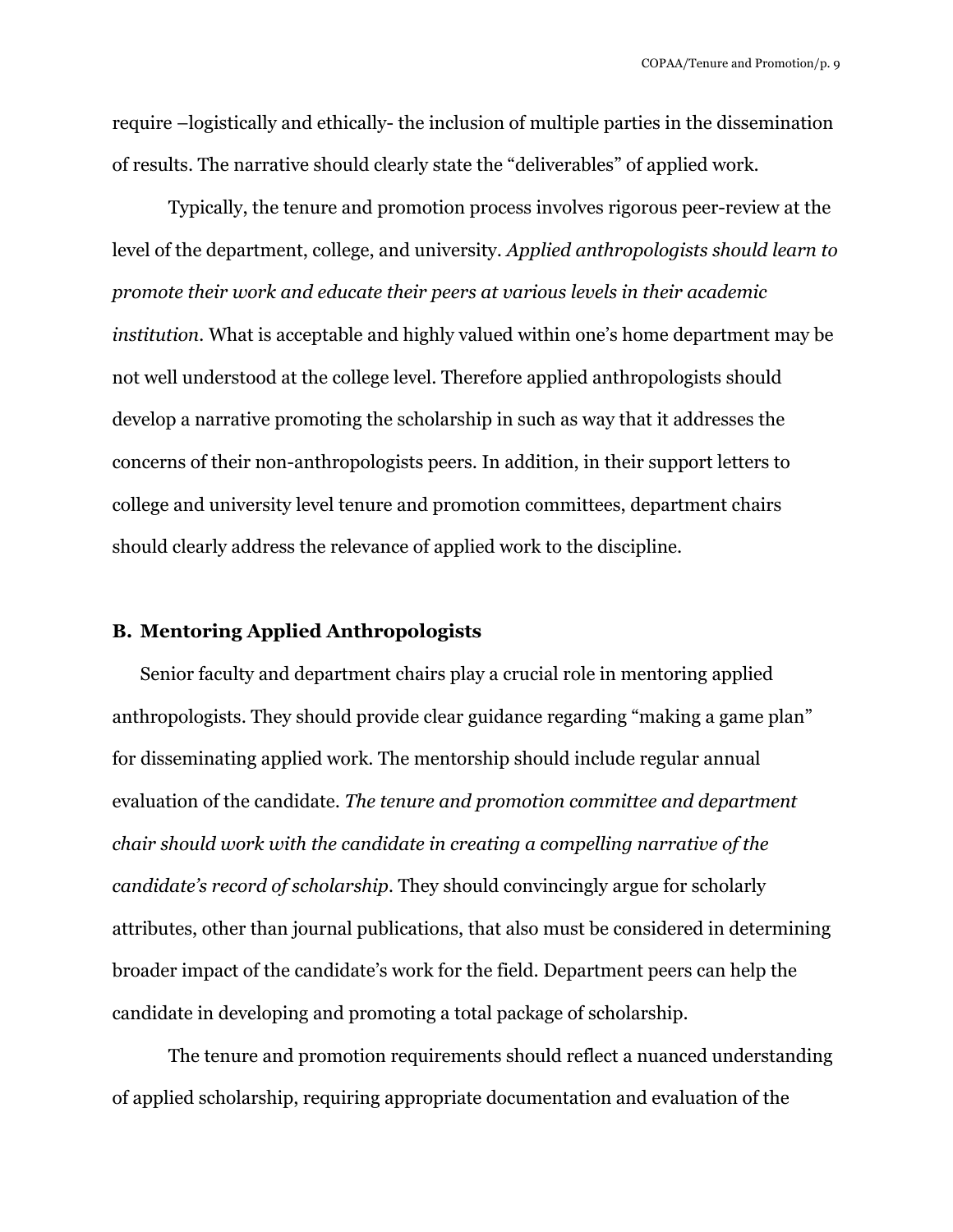impact of applied work. *Instead of applying a traditional approach for evaluating scholarship, the tenure and promotion requirements should consider a new approach that recognizes and rewards alternative forms of publication, dissemination, and impact of applied work.* The publically relevant research and scholarly activities should be given equal weight in the tenure and promotion evaluation.

### **C. Evaluating Applied Scholarship**

Many aspects of the existing tenure and promotion system should be reworked. Even when tenure and promotion guidelines are clear and have received approval at various levels in the institution, changes in leadership at any of the levels may result in varying interpretations of the guidelines. *Understanding the tenure and promotion guidelines at all levels (department, college, and university if they so exist) is essential in presenting and evaluating applied scholarship appropriately*. Department chairs and administrators should promote applied scholarship by emphasizing its recognition, relevance, and impact in the academic and public arenas. Applied scholars from other related disciplines can be used for conceptualizing the merits of applied work and their translation across disciplines. Such applied scholars can be potential allies in making the case for the merits of applied anthropologists' work in tenure and promotion discussions. In advancing the recognition of applied scholarship, one can make a strong case for applied anthropology across the institution. Department chairs should consider rewarding scholarly activities that go beyond writing papers and have more direct impact in the real world.

The choice of external reviewers is critical to the tenure and promotion process. *Although the process for selecting external reviewers varies across departments and*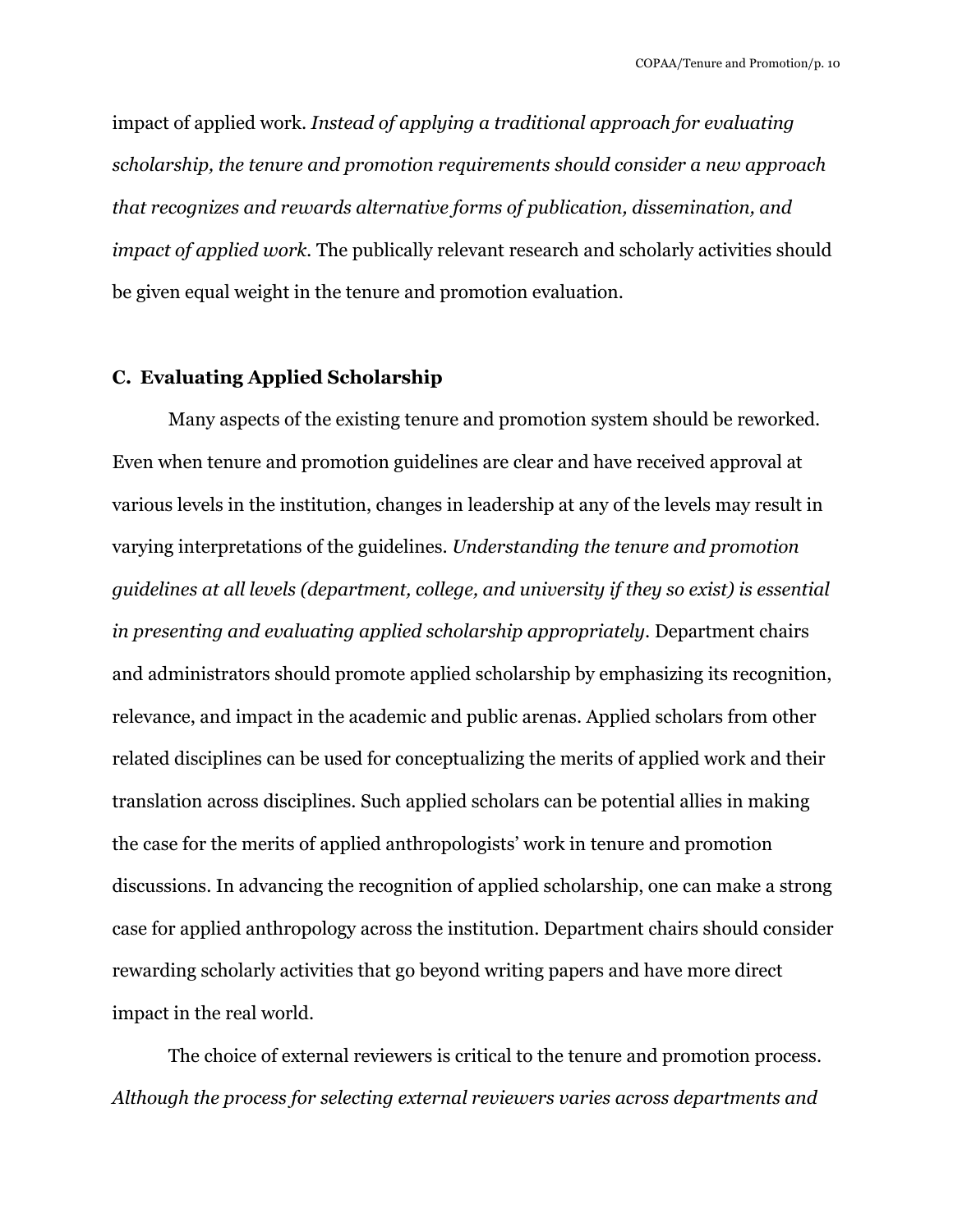*institutions, it should carefully consider matching the area of the candidate's applied work with that of the external reviewer without compromising the rigor and integrity of the external review process.* In defining what are considered "seminal" works (as publications or report that make a significant difference), the chair should reconsider who reviews and evaluates those documents and their results. In some cases, the chair should consider inviting community leaders or non-academic applied anthropologists outside of academia for this role.

### **Toward an Action Agenda**

Efforts to reconfigure anthropology toward practice and application must not be limited to transforming the disciplines agenda and goals. For a sustainable shift in anthropology's identity, such efforts must also work toward repositioning and recognizing applied work as scholarship in the tenure and promotion process. Not only does applied scholarship mark a "coming of age" of anthropology, it embodies the future of anthropology in public service and represents a crucial link between the university and the wider world.

There is no doubt that applied scholarship is increasingly becoming a preoccupation for the larger community of anthropologists. However, much work remains to be done to bridge the gap that exists between the relevance of applied scholarship in the public domain and its evaluation for tenure and promotion in the academy. As anthropologists we must address this gap in a concerted manner. We must go beyond opinion-building within the community of applied anthropologists to forge collaborative alliances with key stakeholders representing various constituents and viewpoints in this debate. The emerging alliance between the Consortium of Practicing